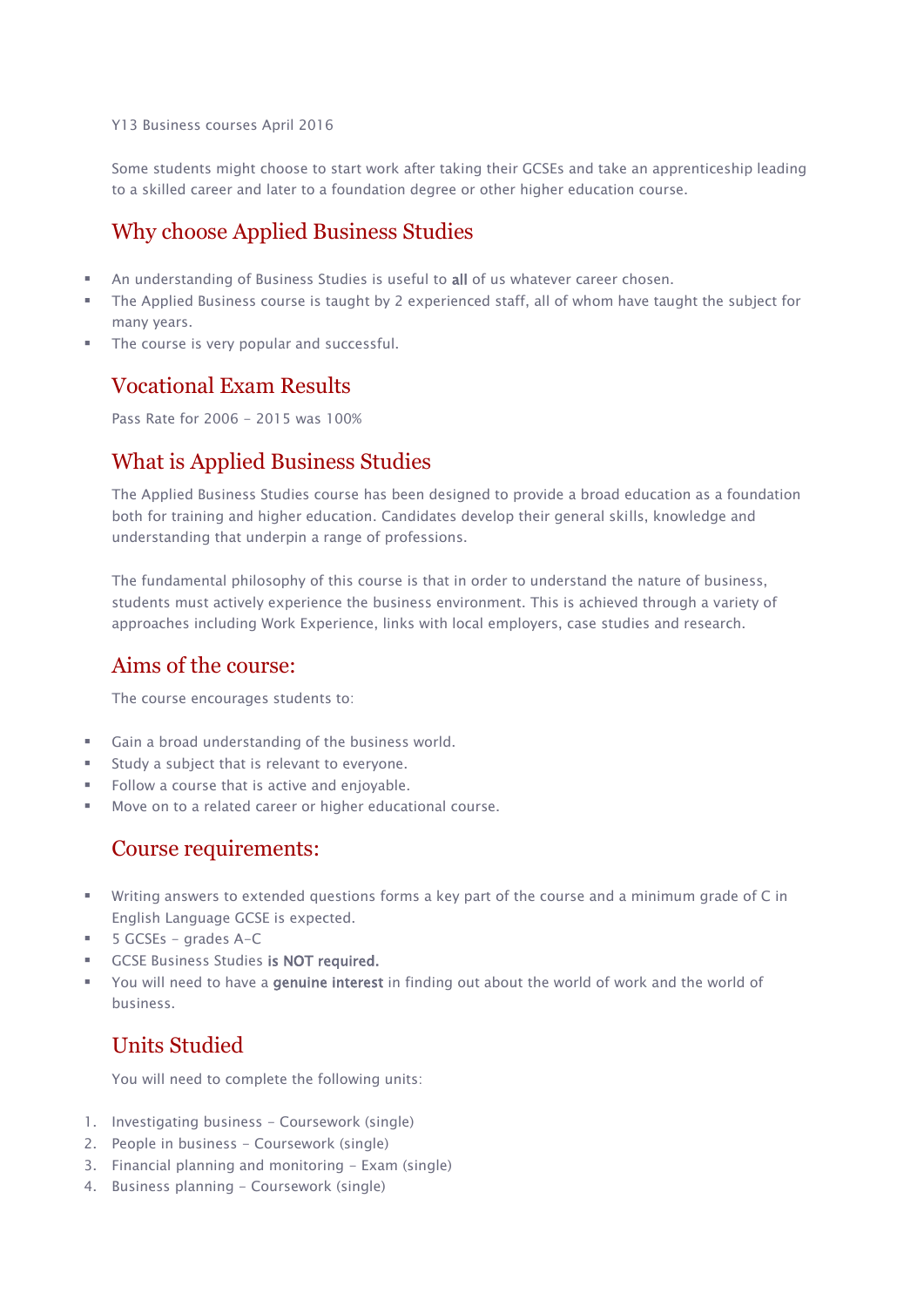- 5. Marketing strategy Coursework (single)
- 6. Marketing environment Exam (single)
- 7. Managing people Exam (single)

# AS/A2 ECONOMICS COURSE

#### Why choose Economics and Business Studies

- An understanding of Economics is useful to all of us whatever career chosen.
- **The course is taught by 2 experienced staff both of whom have taught the subject for many years.**
- It opens up careers in accountancy, banking, law, insurance, local government and industry.
- It blends well with other 'A' levels like English, Maths, Geography, Languages, Psychology and Biology.
- The course is very popular and successful at Bishop Milner Catholic College.

# What is the AS/A2 Economics Course

Economics is the study of how individuals, business and government attempt to solve economic problems. The course will allow you to answer the question 'how does the economy work?'

We regularly hear news stories about unemployment, inflation, taxes, the European Union and the balance of payments. This course will provide you with the knowledge to understand economic developments in the world today.

## What kind of student is this course suitable for?

This course will appeal to you if you:

- Wish to pursue a career in business or as an economist
- Enjoy studying a subject that affects your own everyday life
- Want to keep your option open the course can be combined with a range of subjects.

# Aims of the course:

The course encourages students to:

- Gain a broad understanding of the business world
- Study a subject that is relevant to everyone
- Follow a course that is active and enjoyable
- Move on to a related career or higher educational course
- Develop an understanding of current economic issues that affect everyday life
- Apply economic concepts and theories in a range of contexts and to appreciate their limitations in explaining real world issues
- Analyse, explain and evaluate the strengths and weaknesses of the market economy and the role of the government.

# Course requirements:

 Writing answers to extended questions forma s key part of the course and a minimum grade of C in English Language GCSE is expected.